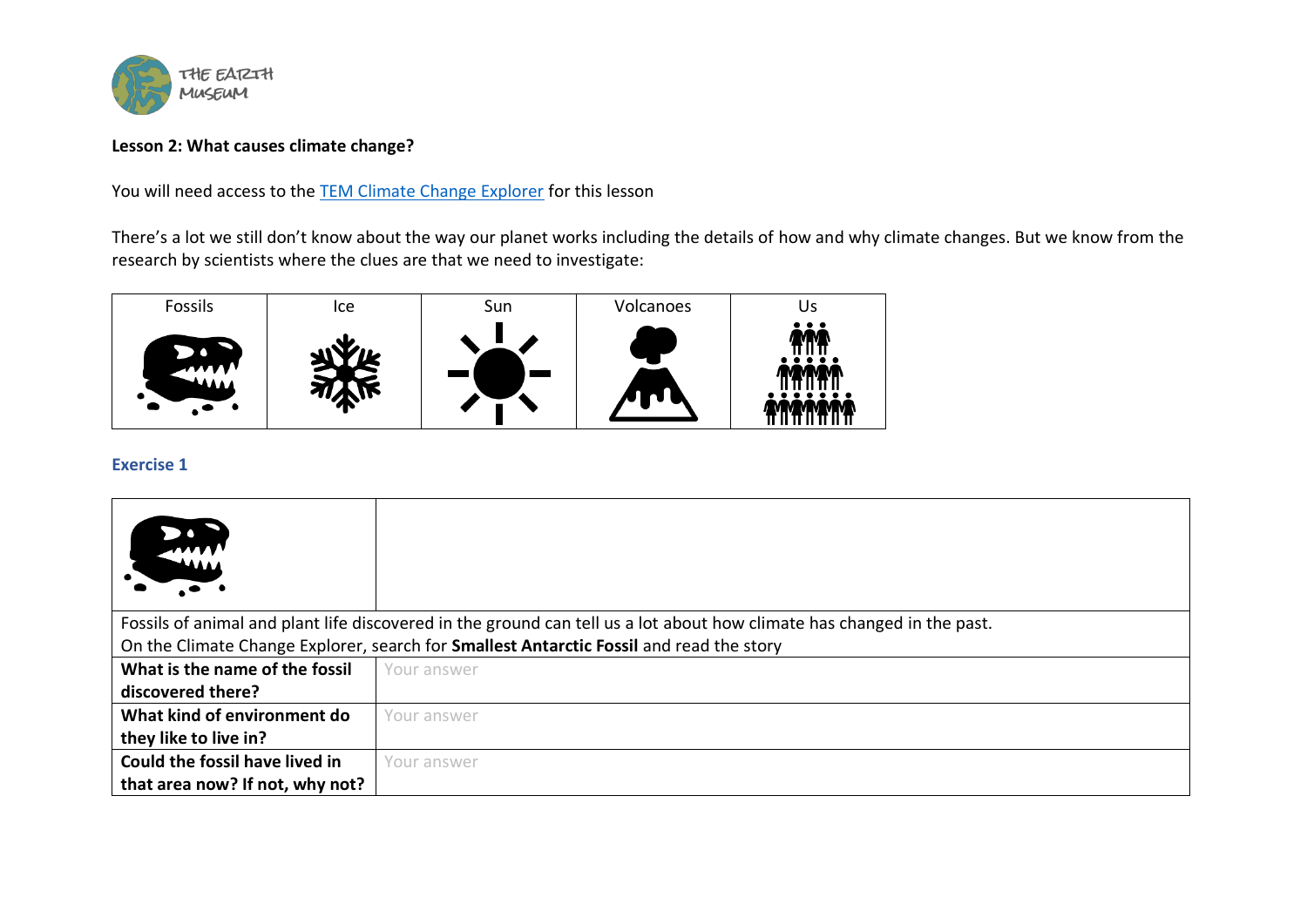

## **Exercise 2**

| 冰                                                                                                                        |             |  |
|--------------------------------------------------------------------------------------------------------------------------|-------------|--|
| There are also clues about climate change trapped in the ice of Greenland and Antarctica which scientists have revealed. |             |  |
|                                                                                                                          |             |  |
| On the Climate Change Explorer, search for Time Capsules of Ice and watch the films                                      |             |  |
| What does the graph produced                                                                                             | Your answer |  |
| from analysing the ice core tell                                                                                         |             |  |
| us about climate change?                                                                                                 |             |  |

### **Exercise 3**

| We know that slight changes in how the Sun works and how the Earth orbits round the Sun are responsible for past regular changes in<br>temperature and CO2 (ice ages). Scientists have sent high powered telescopes into space including one trained on the Sun, our closest star, |             |  |
|------------------------------------------------------------------------------------------------------------------------------------------------------------------------------------------------------------------------------------------------------------------------------------|-------------|--|
| which has been studying how the Sun works since 2010.<br>On the Climate Change Explorer, search for The Sun and watch the film about NASA's project.                                                                                                                               |             |  |
| What have you discovered                                                                                                                                                                                                                                                           | Your answer |  |
| about how the Sun works?                                                                                                                                                                                                                                                           |             |  |

### **Exercise 4**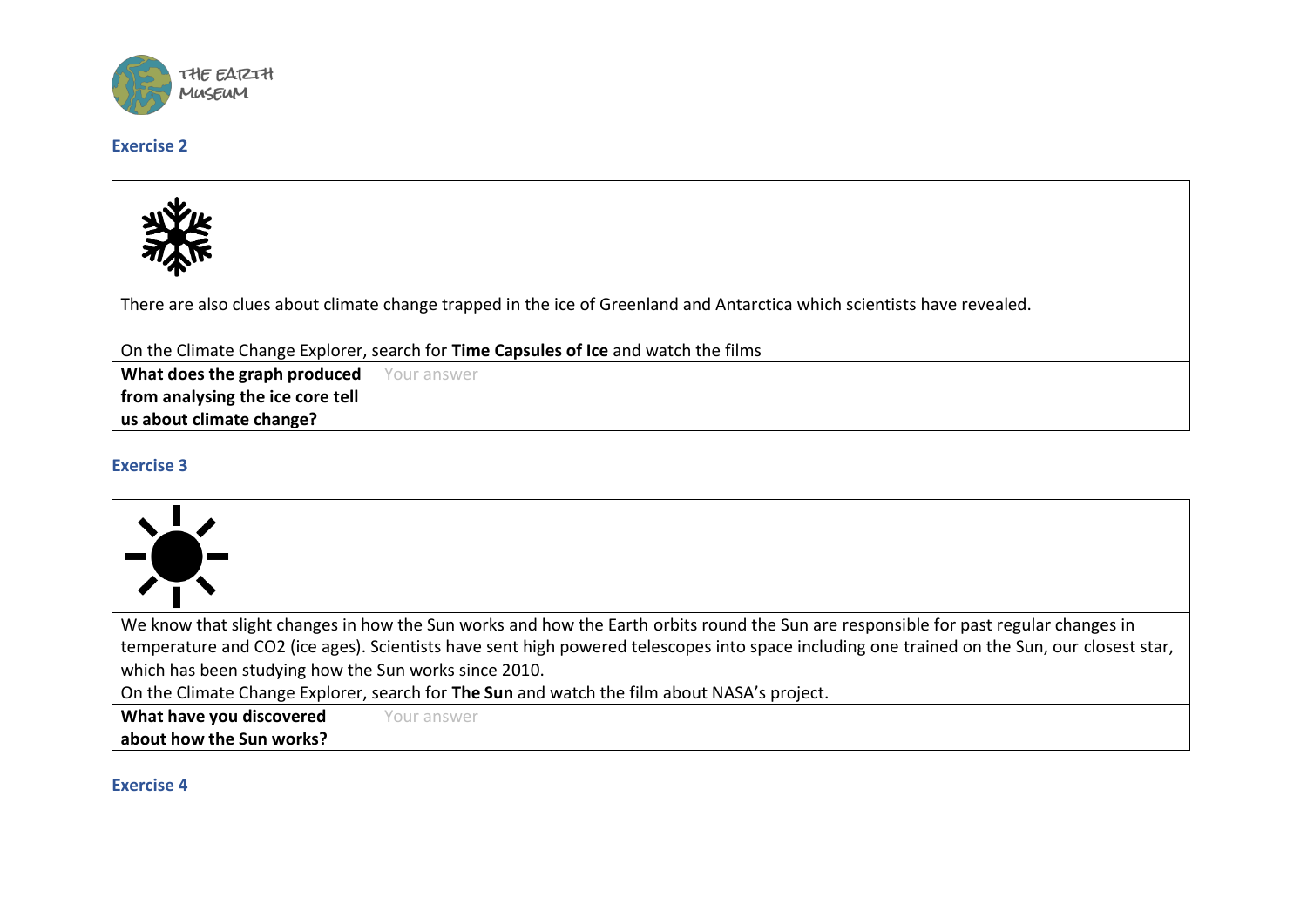

| We know that volcanoes and volcanic activity both on land and underwater release gases from deep within the Earth that naturally          |                                                                                                                                                |  |
|-------------------------------------------------------------------------------------------------------------------------------------------|------------------------------------------------------------------------------------------------------------------------------------------------|--|
| contribute CO2 into the atmosphere. There are about 1,500 potentially active volcanoes in the world today, and millions of volcanoes that |                                                                                                                                                |  |
|                                                                                                                                           | have been active at some point in the Earth's past. Each time a volcano erupts it sends rock and gases from inside the Earth's crust (surface) |  |
| out into the atmosphere.                                                                                                                  |                                                                                                                                                |  |
|                                                                                                                                           |                                                                                                                                                |  |
| On the Climate Change Explorer, search for Krakatoa and watch the first film to find out more about the impact of this one major volcanic |                                                                                                                                                |  |
| eruption on the Earth's weather systems.                                                                                                  |                                                                                                                                                |  |
| What have you discovered                                                                                                                  | Your answer                                                                                                                                    |  |
| about the impact of volcanic                                                                                                              |                                                                                                                                                |  |
| eruptions on our weather?                                                                                                                 |                                                                                                                                                |  |